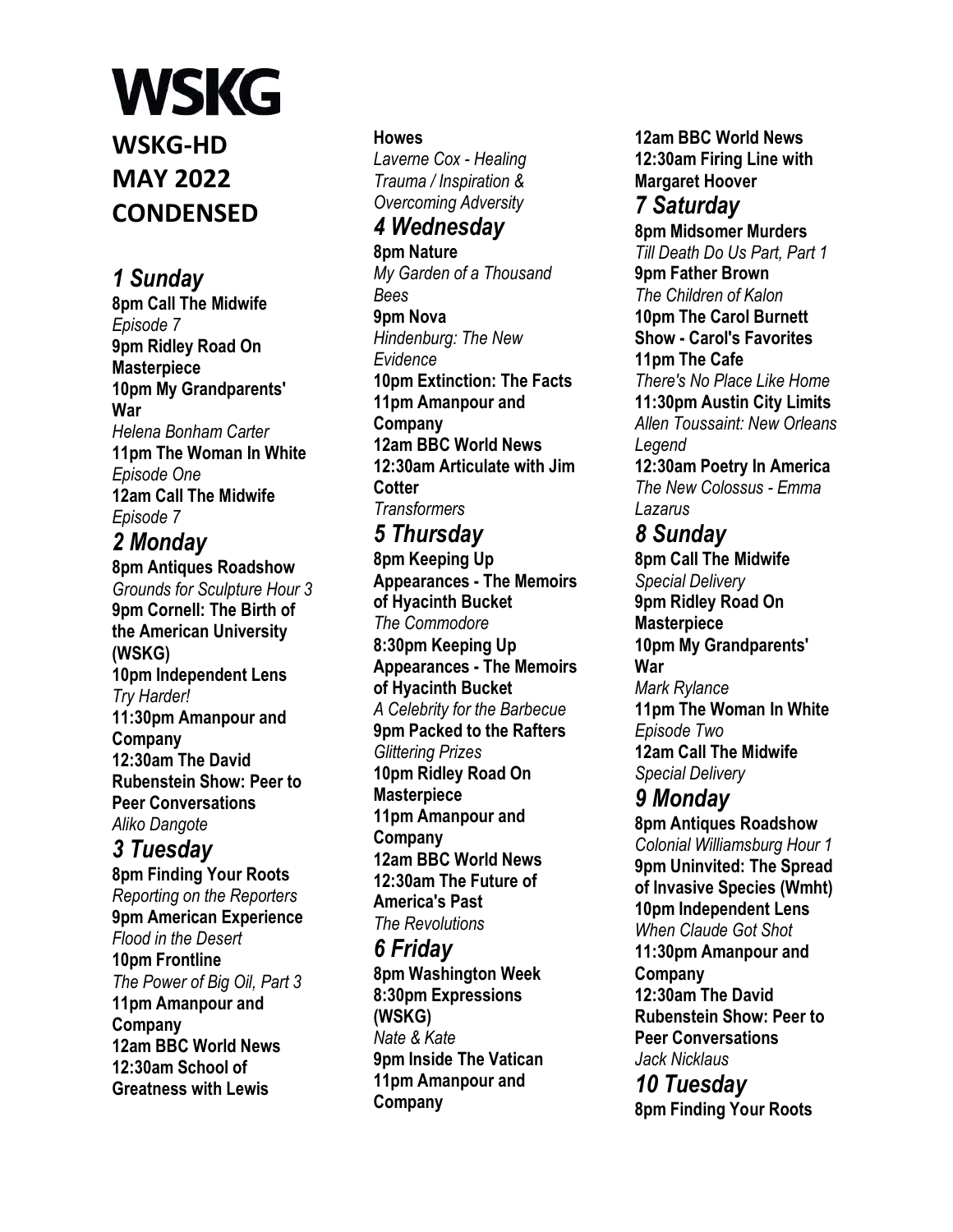*No Laughing Matter*  **9pm American Masters**  *Waterman - Duke: Ambassador of Aloha*  **10:30pm Beyond The Canvas**  *Art, All Around Us*  **11pm Amanpour and Company 12am BBC World News 12:30am School of Greatness with Lewis Howes**  *Ivan Joseph - Self-Confidence, Self-Love, Self-Care 11 Wednesday*  **8pm Nature**  *The Egg: Life's Perfect Invention*  **9pm Nova**  *Dinosaur Apocalypse: The New Evidence*  **10pm Nova**  *Dinosaur Apocalypse: The Last Day*  **11pm Amanpour and Company 12am BBC World News 12:30am Articulate with Jim Cotter**  *Pioneering Spirits? 12 Thursday*  **8pm Keeping Up Appearances - The Memoirs of Hyacinth Bucket**  *Country Retreat*  **8:30pm Keeping Up Appearances - The Memoirs of Hyacinth Bucket**  *Looking at Properties*  **9pm Packed to the Rafters**  *Brave New World*  **10pm Ridley Road On** 

**Masterpiece** 

**11pm Amanpour and Company 12am BBC World News 12:30am The Future of America's Past**  *Red Chicago 13 Friday*  **8pm Washington Week 8:30pm Expressions (WSKG)**  *Jeanne Sperber*  **9pm Great Performances**  *Anything Goes*  **11:30pm Amanpour and Company 12:30am Firing Line with Margaret Hoover**  *14 Saturday*  **8pm Midsomer Murders**  *Till Death Do Us Part, Part 2*  **9pm Father Brown**  *The Final Devotion*  **10pm The Carol Burnett Show - Carol's Favorites 11pm The Cafe**  *Afternoon Tease*  **11:30pm Austin City Limits**  *The Best of Spoon*  **12:30am Poetry In America**  *Urban Love Poem - Marilyn Chin 15 Sunday*  **8pm Lucy Worsley Investigates**  *Princes in the Tower*  **9pm Ridley Road On Masterpiece 10pm My Grandparents' War**  *Kristin Scott Thomas*  **11pm The Woman In White**  *Episode Three*  **12am Lucy Worsley Investigates**  *Princes in the Tower* 

### *16 Monday*

**8pm Antiques Roadshow**  *Colonial Williamsburg Hour 2*  **9pm Dusters (WSKG) 10pm Independent Lens**  *Scenes from the Glittering World*  **11pm Amanpour and Company 12am BBC World News 12:30am The David Rubenstein Show: Peer to Peer Conversations**  *John Rogers* 

*17 Tuesday*  **8pm Finding Your Roots**  *Freedom Tales*  **9pm Lionel Richie: The Library of Congress Gershwin Prize 10pm Tyrus Wong: American Masters 11:30pm Amanpour and Company 12:30am School of Greatness with Lewis Howes**  *Rachel Platten - Inspiration & Overcoming Adversity* 

#### *18 Wednesday*

**8pm Nature**  *Big Bend: The Wild Frontier of Texas*  **9pm Nova**  *Why Ships Crash*  **10pm Colombia - Wild and Free**  *Two Rivers*  **11pm Amanpour and Company 12am BBC World News 12:30am Articulate with Jim Cotter**  *The Standouts 19 Thursday*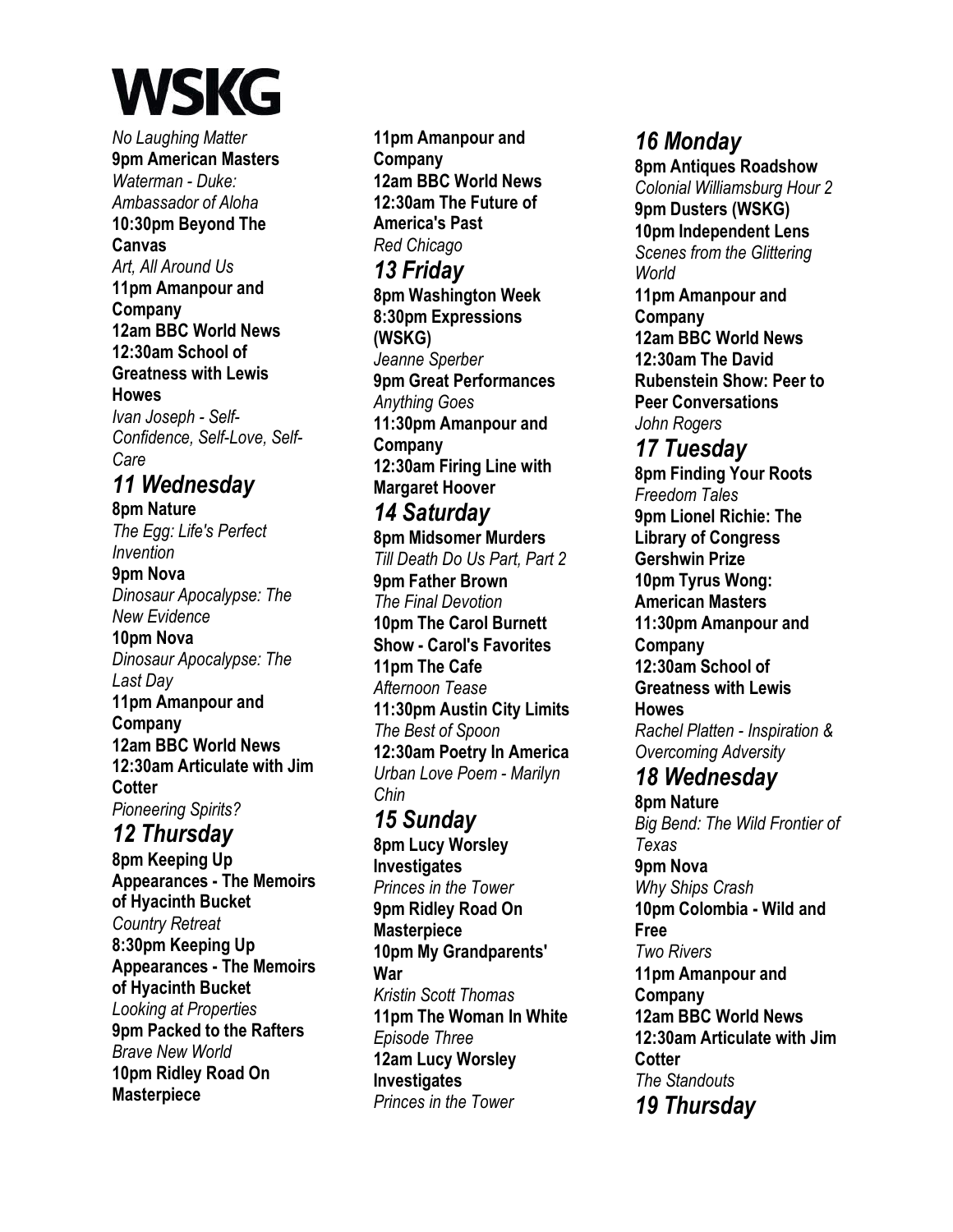**8pm Keeping Up Appearances - The Memoirs of Hyacinth Bucket**  *Please Mind Your Head*  **8:30pm Keeping Up Appearances - The Memoirs of Hyacinth Bucket**  *Let There Be Light*  **9pm Packed to the Rafters**  *Little Arrows*  **10pm Ridley Road On Masterpiece 11pm Amanpour and Company 12am BBC World News 12:30am The Future of America's Past**  *Transcontinental 20 Friday*  **8pm Washington Week 8:30pm Expressions (WSKG)**  *John Manfredi*  **9pm Great Performances**  *Merry Wives*  **11pm Amanpour and Company 12am BBC World News 12:30am Firing Line with Margaret Hoover**  *21 Saturday*  **8pm Midsomer Murders**  *Send in the Clowns, Part 1*  **9pm Father Brown** 

*The New Order*  **10pm The Carol Burnett Show - Carol's Favorites 11pm The Cafe**  *Out with the Cold*  **11:30pm Austin City Limits**  *Jade Bird/Dayglow*  **12:30am Poetry In America**  *One Art - Elizabeth Bishop* 

*22 Sunday*  **8pm Lucy Worsley** 

**Investigates**  *Madness of King George*  **9pm Ridley Road On Masterpiece 10pm My Grandparents' War**  *Carey Mulligan*  **11pm The Woman In White**  *Episode Four*  **12am Lucy Worsley Investigates**  *Madness of King George 23 Monday*  **8pm Antiques Roadshow**  *Colonial Williamsburg Hour 3*  **9pm Binghamton: Building The Parlor City (WSKG) 10pm Independent Lens**  *One Child Nation*  **11:30pm Amanpour and Company 12:30am The David Rubenstein Show: Peer to Peer Conversations**  *Renee Fleming* 

*24 Tuesday*  **8pm Finding Your Roots**  *Breaking Silences*  **9pm American Experience**  *Plague at the Golden Gate*  **11pm Amanpour and Company 12am BBC World News 12:30am School of Greatness with Lewis Howes**  *Ivan Joseph - Self-Confidence, Self-Love, Self-Care 25 Wednesday*  **8pm Nature** 

*Equus: Story of the Horse: Origins*  **9pm Nova**  *Ice Age Footprints* 

**10pm Colombia - Wild and Free**  *From The Pacific to the Andes*  **11pm Amanpour and Company 12am BBC World News 12:30am Articulate with Jim Cotter**  *Andrew Bird Concert Show 26 Thursday*  **8pm Keeping Up Appearances - The Memoirs of Hyacinth Bucket**  *Seaside Fun*  **8:30pm Keeping Up Appearances - The Memoirs of Hyacinth Bucket**  *The Fancy Dressball*  **9pm Packed to the Rafters**  *Belonging*  **10pm Ridley Road On Masterpiece 11pm Amanpour and Company 12am BBC World News 12:30am The Future of America's Past**  *School Interrupted 27 Friday* 

**8pm Washington Week 8:30pm Expressions (WSKG)**  *Kilrush*  **9pm Great Performances**  *Keeping Company with Sondheim On Great Performances*  **10:30pm Beyond The Canvas**  *Art, Innovated*  **11pm Amanpour and Company 12am BBC World News 12:30am Firing Line with**